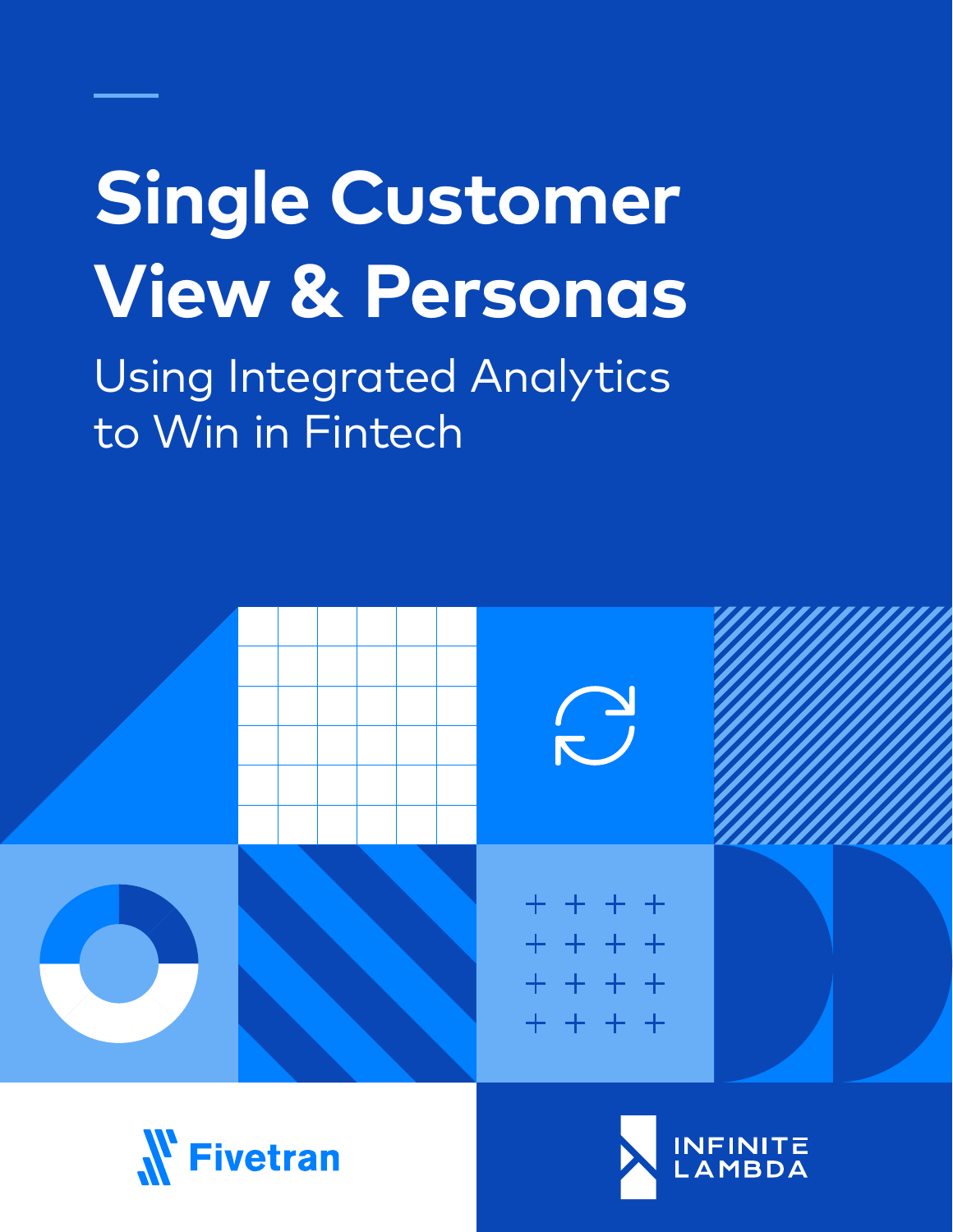#### **This paper will cover:**

- How to use integrated analytics to understand your customers and create Personas.
- How Personas can help reduce cost and increase profitability.
- How to identify the Persona of a fraudster.

### **Introduction**

The Financial Technology (a.k.a. FinTech) industry is becoming highly saturated. Some reports estimate there to be over 1,600 FinTech companies in the UK alone!<sup>1</sup> The vast majority of these companies are faced with the same two challenges – grow a largeenough customer base to be relevant and then find ways to monetise that customer base in order to be profitable.

Unfortunately, for many, a larger customer base means the opposite of profitability. With the fierce competition for market share, cost of acquisition grows higher and higher. Add onboarding and servicing costs, including both technical infrastructure and human operations, and scale can quickly become unattainable for most.

Firstly, this paper will explore how you can leverage integrated analytics in order to focus your resources on attracting the "right" type of customers – the ones who can help you prove your business model and achieve profitability early on, laying the foundation for sustainable growth.

#### 1 <https://tinyurl.com/ybknt8t8>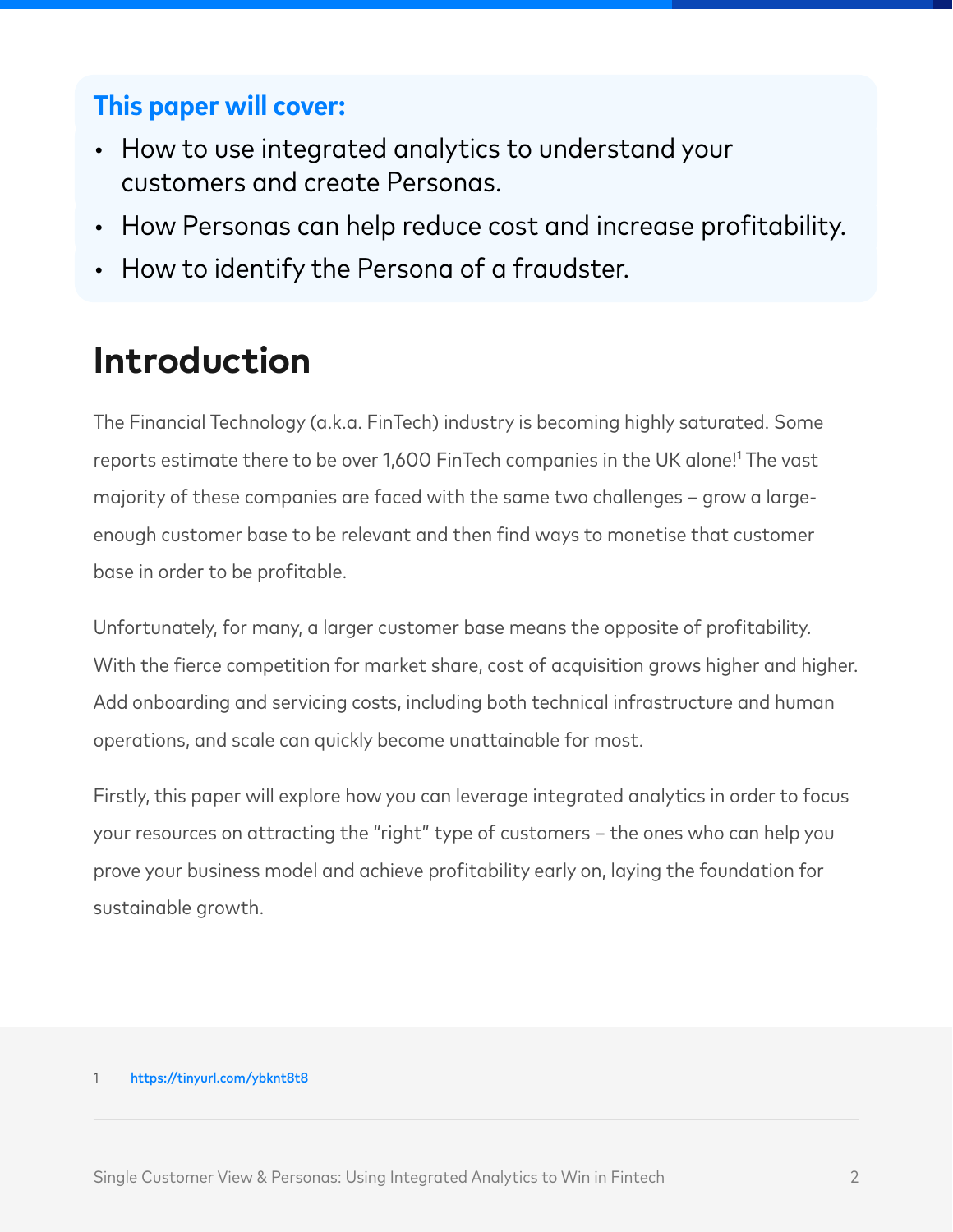Secondly, this paper will address "sharks". The FinTech industry has a huge fraud problem. UK Finance's report shows that mobile banking scams in 2019 are up 94% compared to 2018.<sup>2</sup> In the haste of sorting out critical infrastructure, growing the customer base and shaping a unique brand, many companies simply lack the resources to enforce an appropriate level of fraud-prevention. Scammers are often the first to jump onto a new product and exploit its immaturity. The effects can be profound and include actual financial losses to the business due to compensations, regulatory risk, and loss of customer trust, hampering growth. This paper will demonstrate how integrated analytics can be used to identify and prevent fraud.

Fraud affects the business in three main ways:

- Actual financial losses to the business due to compensation
- Regulatory risk
- Loss of customer trust (further financial impact)

These two problems of profitability and fraud prevention have a common solution: a better understanding of the people who use your product.

### **Combine Data to Understand Customers**

To really understand your customers, you have to be able to take all the data you have about them and join it all together. Only then does this data become information that you can extract

insights from and apply to the real world. For example, you may have data from your internal users and transactions databases, customer support (e.g. Zendesk), various

<sup>2</sup> <https://tinyurl.com/y9q9dux9>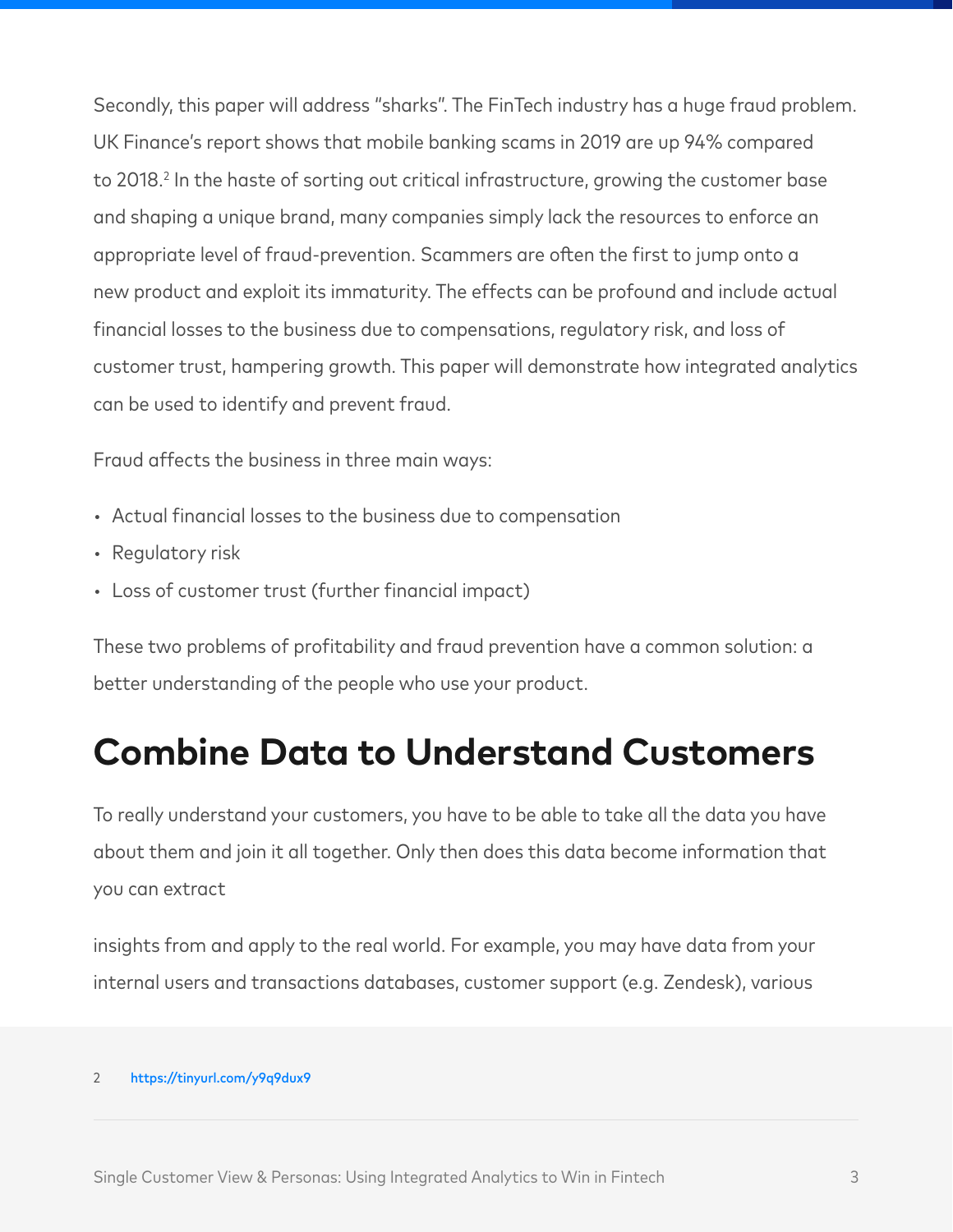marketing channels (e.g. Facebook Ads) and mobile application logs. To know what all this data is telling you about a customer, you need to create a Single Customer View (SCV).

An SCV is created when you tie together all the data, across multiple sources and platforms, with a single identifier. This way you can tell basic things about a customer – who she is, what, where and when she spends money, what support tickets she raises, what marketing channel she was acquired from, how she uses the mobile app and much more. We call this integrated analytics. It is a step up from raw, disconnected data, because it helps us see the full picture. It helps us understand things.

SCVs are only possible once you have all your data in one place, sanitised and preprocessed in a way that allows it all to be joined together. With the help of Infinite Lambda and Fivetran, you can quickly connect to a wide range of data sources and immediately begin extracting and loading to a data lake. Our expertise lies in buildingcutting edge data warehouses and advanced analytics platforms for FinTech. In order to do so, we use a modern data stack, consisting of an automated data integration solution, cloud-based data warehouse, and business intelligence tool.

An automated data integration solution not only provides a comprehensive view of your data but saves skilled labor. As our customers have attested:

"One of our clear wins is the ability to connect different data sources together so that we can draw insights – combining web events data with transactional data and seeing where people are most moved to put their funds. Because of Fivetran we can measure social impact and partner health – all of these together help us serve Kiva's mission better." - Melissa Fabros, Software Engineer at Kiva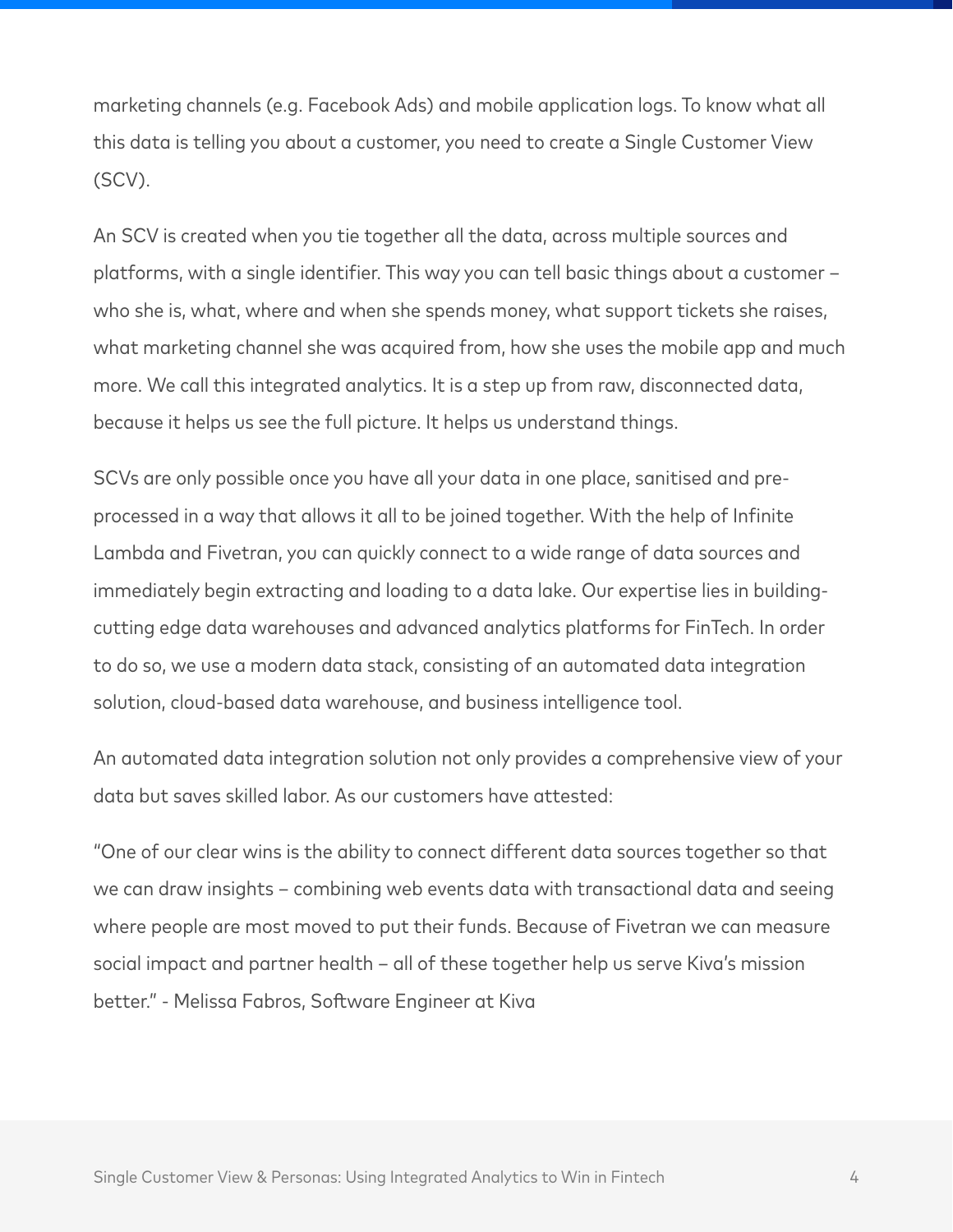"Fivetran has been kind of revolutionary — they allow us to unify the many databases we used to run on our system into a single analytic database, so we can ask questions on a full data set. And there's no labor. You set up Fivetran once, and you're done. It just works. There's essentially zero engineering resources put into Fivetran maintenance." – Dave Abercrombie, Senior Staff Engineer, Sharethrough

### **Creating Personas**

Once you have an SCV, you can start building Personas. A Persona is a fictional character who is a good-enough representation of a group of people. Personas help us gain insight into what our customers like, what they do now and what they could do in the future. They are also useful because a company's customers are usually too heterogeneous to describe with anything more than just broad generalisations. Splitting customers into persona subgroups allows us to analyse and therefore predict behaviour in different scenarios more accurately.

For example, suppose we ran a Facebook campaign that reads "Investment Millionaires Don't Look Like They Used To" portraying a young woman wearing a casual attire, sitting in front of a laptop (some readers might recognise this Nutmeg campaign). We then analyse the information in our SCV data warehouse and identify the following: 62% of the users that signed up to our product by directly following the link in the Facebook Ad are female. Of these 62%, nearly half deposited over £400 into their account in the first month. The vast majority of them then immediately moved most of the money into a savings/investment account on our platform.

#### **What does that tell us?**

It tells us that this campaign might be effective at adding more female customers with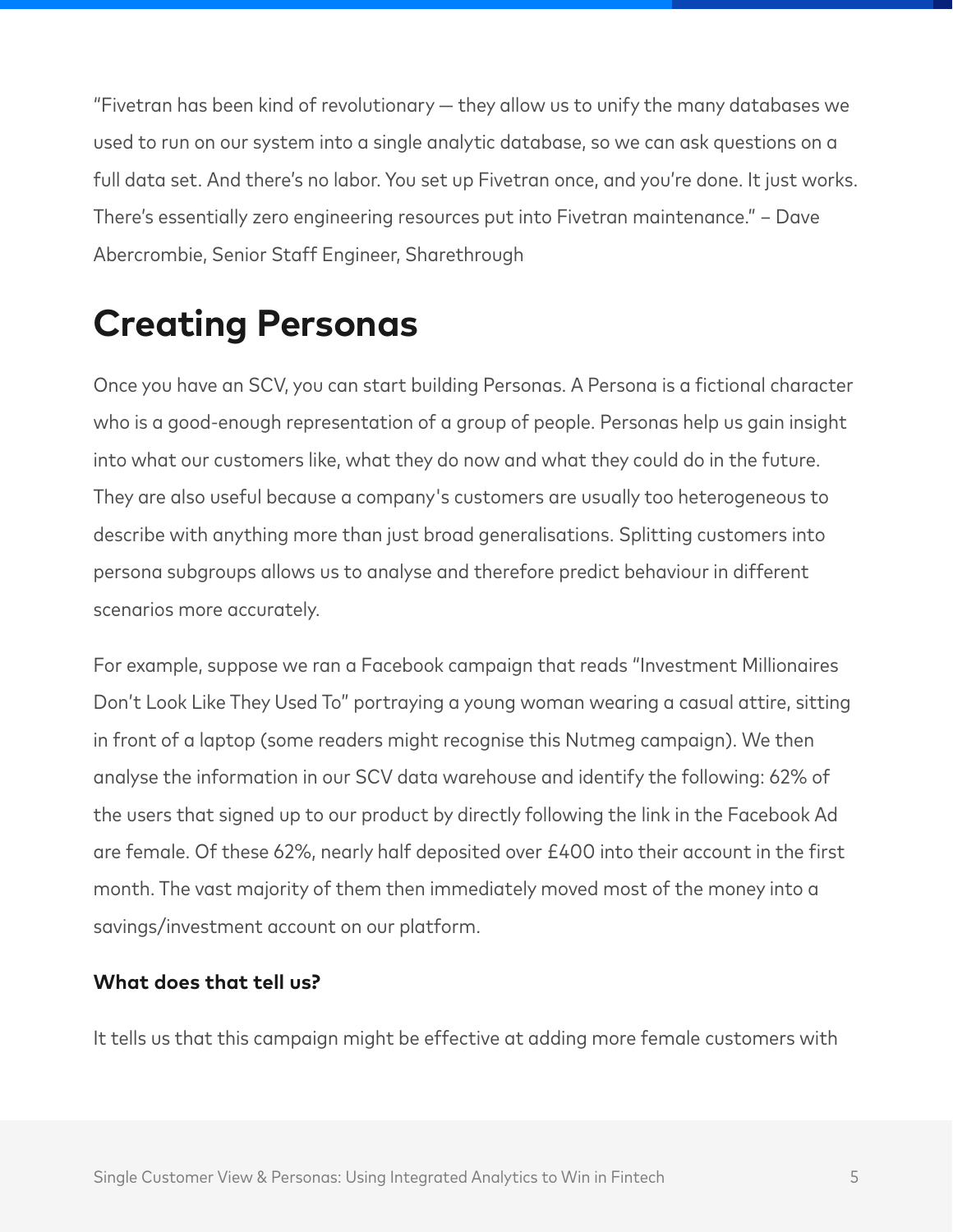an inclination to use our saving/investment products. Let's call this Persona Anna. If our product makes money on Anna, then we probably want more Annas on our platform. If we lose money on Anna, we probably want to change our campaign strategy. These are valuable insights for our marketing/creative department.

So how do we get more Annas? We can try running the same campaign for longer or run campaigns of a similar look and feel. Alternatively, we can try to shoot an inapp notification and show the creative we used for the Facebook Ad to our existing customers. This could convert some of them into Annas as it is probable that some young females who are inclined to save/invest will respond well. The point is, we now have an actionable insight. We know what an outcome can look like – more or fewer customers that fit the Anna persona – and we have some levers we can pull to get the desired effect.

## When done properly, this is a very powerful tool.

# **Using Personas to cut costs & increase profitability**

Most companies can only tell how much they spend on customer support per year, in total. Many speak in averages:

"Our average CAC is £25 and our average cost of service is £40."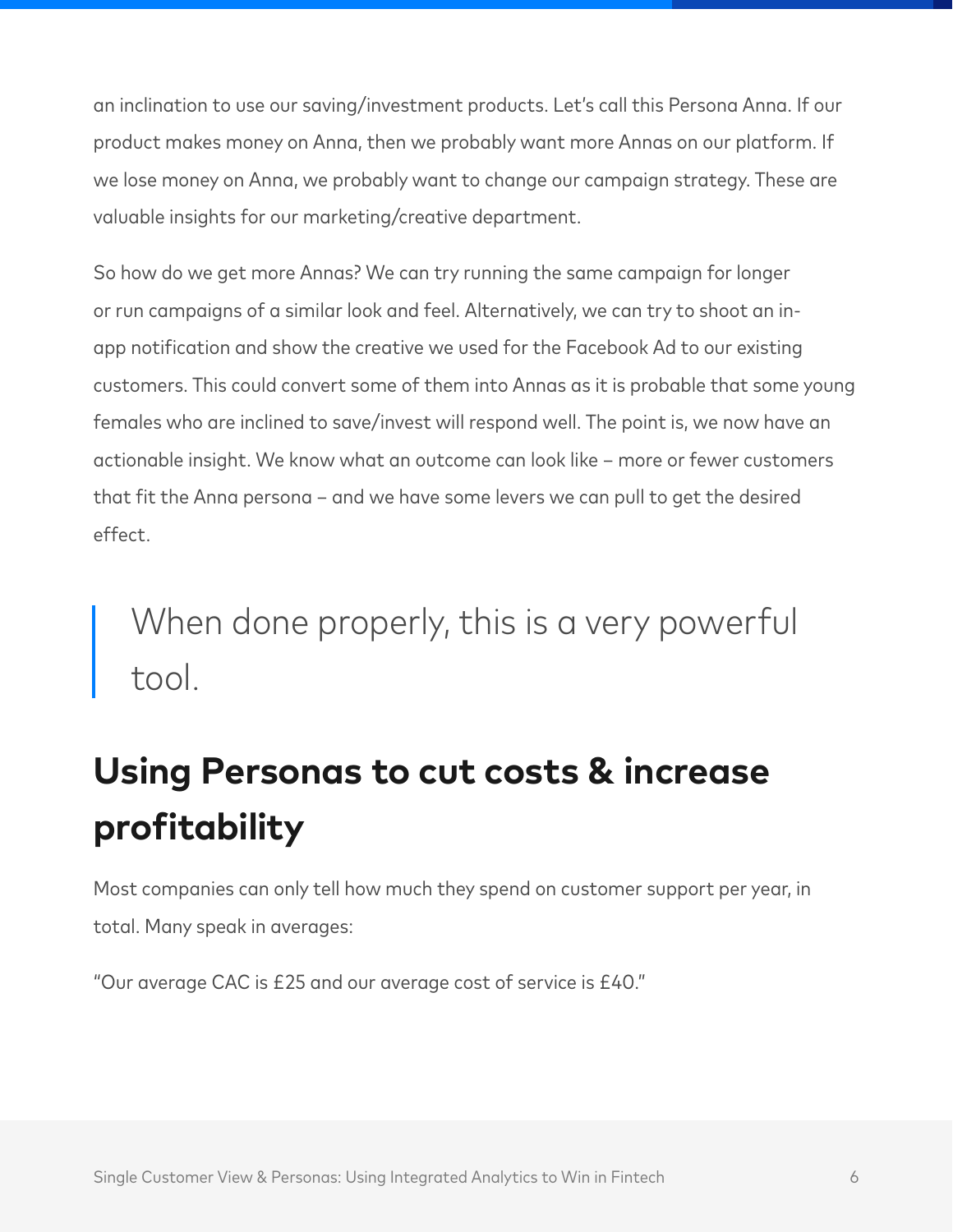In our experience, the average FinTech cannot tell how much a particular persona costs them per year.

Most companies can only tell how much they spend on customer support per year, in total. Same with marketing, or onboarding. Many speak in averages: "our average CAC is £25 and our average cost of service is £40". However, in our experience, there can be significant variance. For example, Annas can cost £5 on average to acquire and £15 to service. They respond well to fairly inexpensive, well-targeted marketing campaigns, do not raise many customer support tickets, and have a fairly light-touch (yet, profitable) engagement with our product. This is significantly less compared to our average (£20 vs £65 per customer). Note: this is an actual real-world example from one of our FinTech partners.

This also applies to any business that has to deal with acquisition, onboarding, customer support, fraud, and others.

Another Persona, Jess, on the other hand, might be difficult to target. Suppose Jess represents under-22 year olds who mainly use their debit cards when travelling abroad, ask for PIN resets quite frequently, and have a higher tendency to ask for replacement cards. They often fail automated onboarding processes like KYC, frequently forget their PINs or otherwise necessitate a higher CAC and service charges. In the same real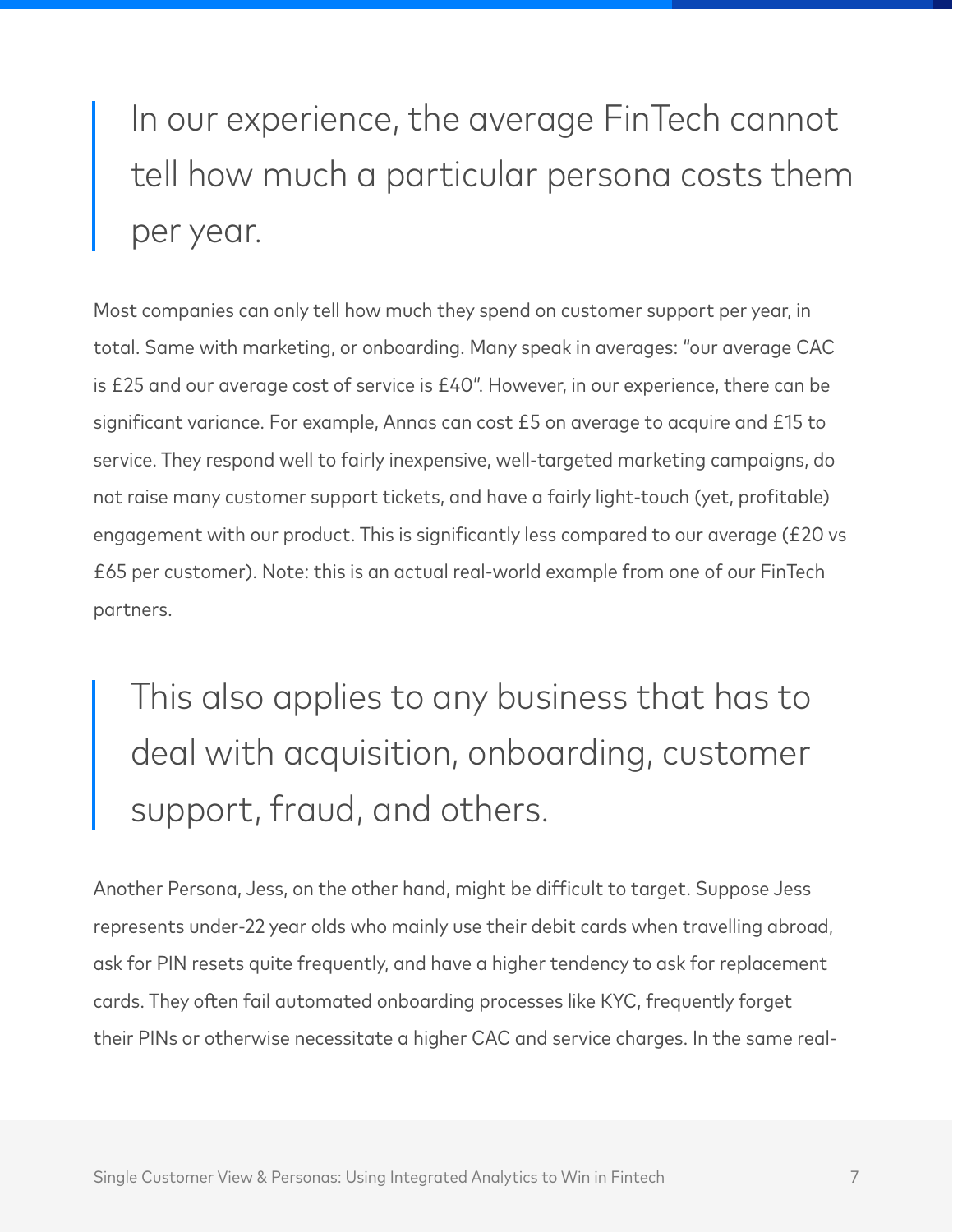world example, a Jess costs nearly £80, 4 times more than an Anna. Armed with this information, we can immediately cut any marketing campaigns that advertised the benefits of using the card abroad and ended up signing far fewer Jesses in the coming months – much to the benefit of reducing service costs!

# Clearly it pays to have a holistic view of how much a user costs us. How do we get there? The answer is simple: Single Customer View

Only an SCV can allow you to have a data-driven, bottom-up approach to cutting costs. If you can attribute a CAC and a servicing cost to each customer, it is much easier to generalise through personas, and then examine the most expensive personas.

Besides informing marketing strategy, the SCV approach can also drive product optimisation. Using the SCV we created for another partner, we identified a Persona – Giovanni – who almost always failed automatic KYC. This meant that for every new Giovanni trying to sign up, the partner needed a customer support rep to spend a significant amount of time reviewing documents manually. Needless to say, the whole point of FinTech is using technology, not humans, for such laborious tasks. Who was Giovanni? Turns out it was nearly every Italian customer. The partner's KYC provider couldn't process Italian national ID cards, only passports. This problem was alleviated with minor UX improvements such as adding instructions for Italians to use a passport for KYC instead of an ID card. This is one of many ways an SCV can be used to improve a product and reduce friction.

How does one increase profitability using Personas? Suppose our business model is such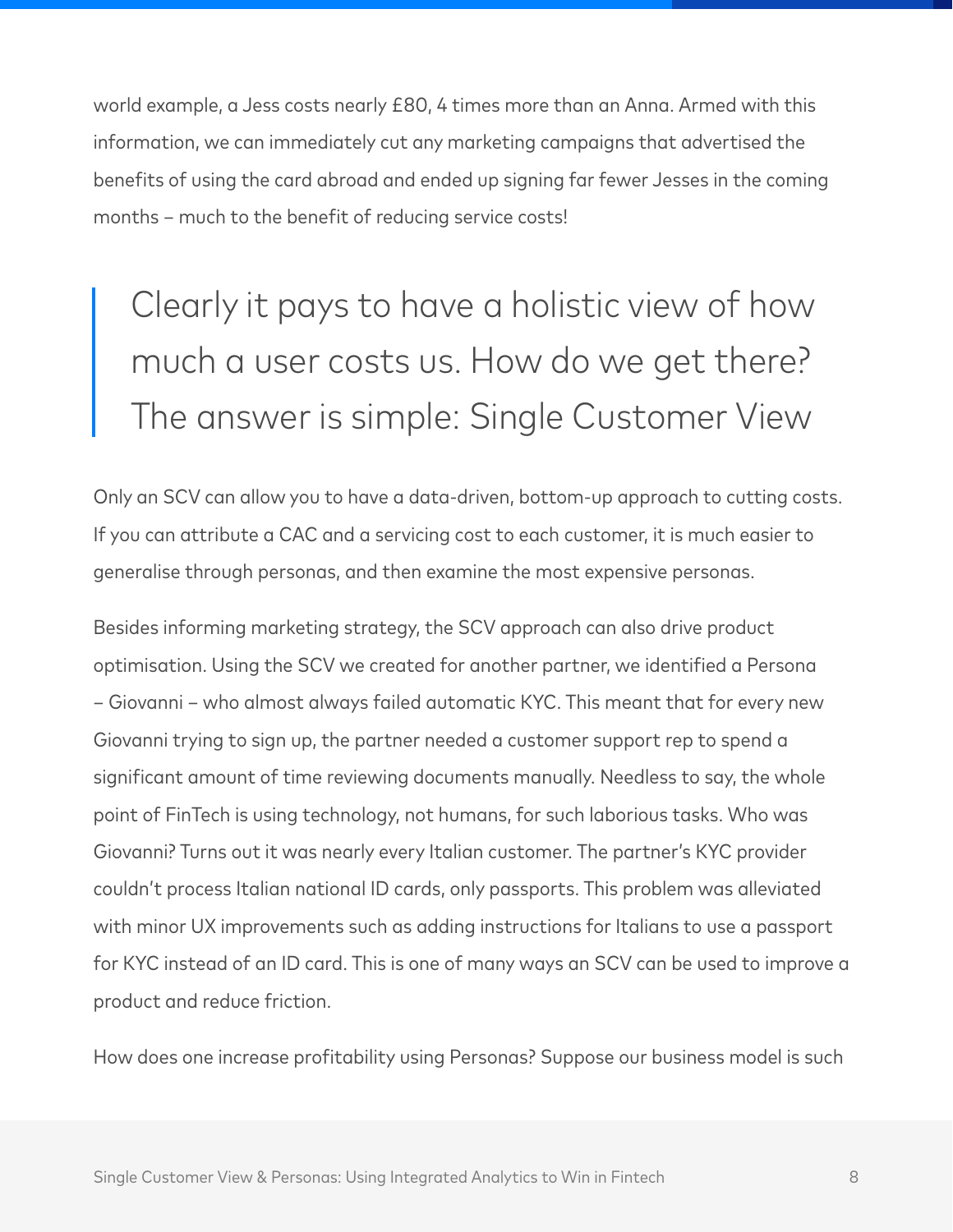that we make money on customers if they invest at least £250 per month into their savings accounts. Our product team has implemented all sorts of clever nudges to inspire customers to save more. One of our partners used IFTTT (If-This-Then-That) rules to trigger savings automatically, like moving £2 from the current account into the savings account every time it rained, or £5 every time Donald Trump tweeted.

Let us introduce another Persona, called Jake. Using our SCV, we have established that Jake is a heavy user of such IFTTTs. He has also set up a monthly deposit of £150 into his savings account and uses "round-ups" – a concept many digital banks offer now, whereby each transaction is rounded up to the next highest whole number, putting the difference into a savings account. The IFTTT, consisting of scheduled deposits and roundups, easily put Jake over the £250 per month threshold. Clearly, Jake is a good customer for us (at least in terms of profitability). Now suppose we have another Persona called Mike. Using our SCV, we identified the Persona as someone who consistently gets very near to the £250 mark, but rarely hits it.

Therefore, our goal is to make Mike more like Jake.

Using the SCV, our analysts are able to easily contrast the key features of Jake and Mike, and quickly discover that Mike has never tried the IFTTT rules.

Armed with this information, we can reach out to the "Mikes" on our customer base and send them funny messages like "If Donald tweeted more often, you could be rich!", showing them how they can save seamlessly thanks to Mr Trump's ubiquitous use of Twitter.

Personas are not only useful for cutting costs, they can be a great tool for increasing profitability per customer too.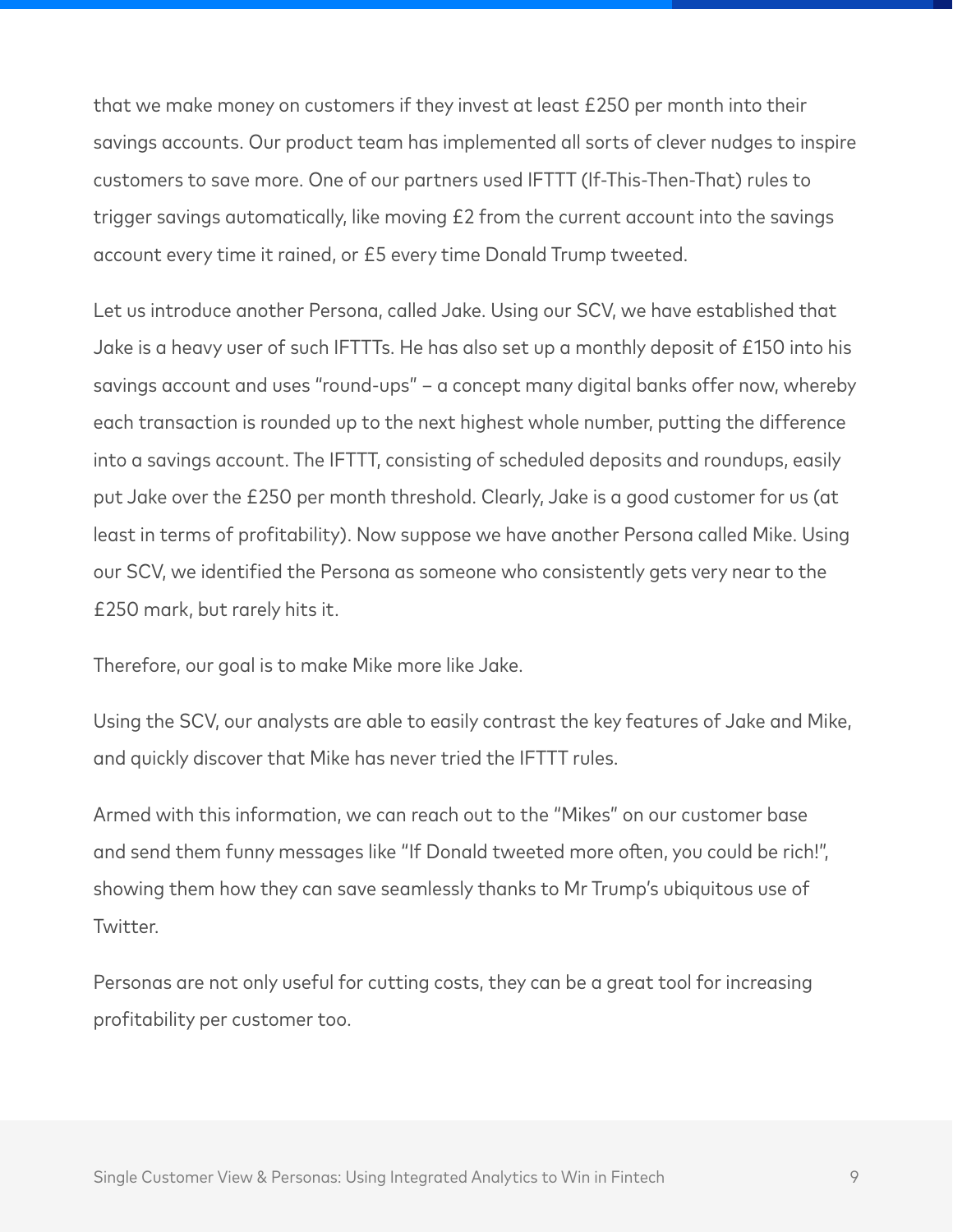#### **The persona of a fraudster**

Let us introduce one last Persona. Let's call him Bernard. He opens an account and deposits a relatively small amount in the first week – no more than £40. He takes no further action for 3 months. Then Bernard creates a support ticket to recover his PIN and, suddenly, there is a fusillade of incoming high-value transactions into his account, e.g. 4 transactions of £900 within 5 minutes. Each transaction arrives from a different account. Then, just as suddenly, the account is emptied. The newly deposited £3,600 (plus the £40 from week one) is all sent to an external account that has not been linked to this customer before.

Bernard's Persona, as our analysts will establish in time, is one of a fraudster. They might even call him 'Bernard the Sprinter' (or more accurately 'Bernard the Sprinting Money Mule') in order to differentiate him from other fraudster Personas. We helped one of our partners painstakingly identify 5 such Personas who together accounted for the most common types of fraud. Our analysts synthesised a few "rules," consisting of a series of actions like the ones listed above, to characterise each persona.

Put together, several rules can help us identify a fraudster Persona. One such rule alone is not enough – e.g. just depositing £40 or sending £3,600 to another account – as it would be both too specific an amount and too generic as it is not individually indicative of fraud.

However, when all the rules are met, we can be fairly certain that we have identified a fraudster. Indeed, in this FinTech's case, we had a very high true positive rate (i.e. probability of correctly identifying a "Bernard") and a very low percentage (<18%) of false negatives.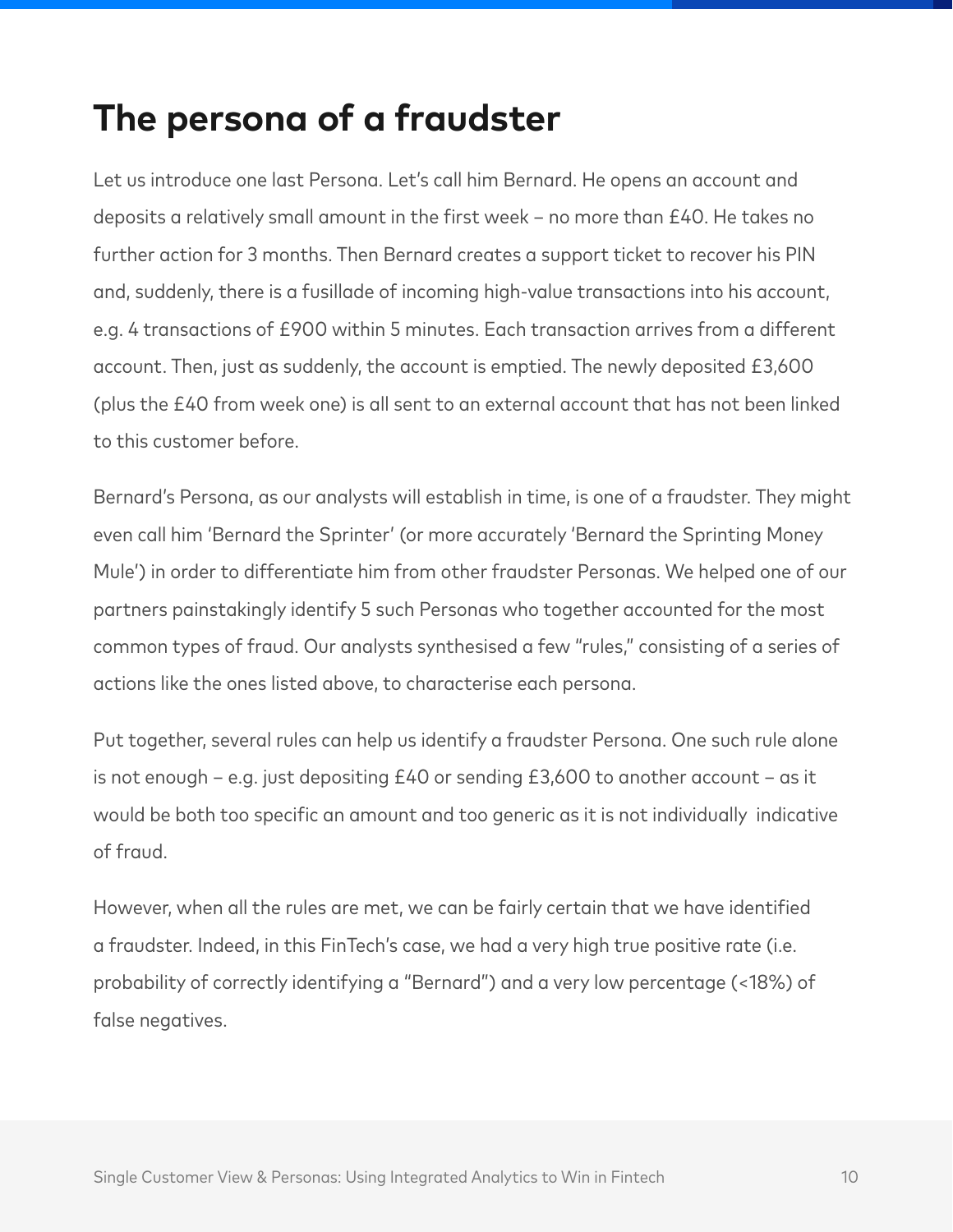Note that to fully understand this criminal behaviour, we needed the full picture made possible by automated data integration. Only by using integrated analytics over data from customer support, transactions ledger, payments and fraudster databases were we able to identify the Bernards on the platform and block them. Having an SCV, therefore, helps make fraud analytics more sophisticated by allowing us to take into account behaviours beyond the transactional/financial. This is a step above traditional AML software.

It is our hope that this paper demonstrated some of the crucial utility that a Single Customer View can provide. There are, of course, technical challenges to creating an SCV. Data exists in many different places, it does not refer to the same customer in the same way and "doesn't speak the same language". Many organisations don't even trust their data<sup>3</sup>

# **The Path to Integrated Analytics: Single Customer View & Personas**

Here at Infinite Lambda and Fivetran, we have developed a blueprint for creating highquality SCVs. We pride ourselves on our ability to create bespoke integrated analytics platforms in 4 weeks. We can quickly integrate your data and help you to make sense of it.

### **Here is our process:**

- Use carefully designed data connectors to extract data from all relevant sources
- 3 <https://tinyurl.com/y8mz92zj>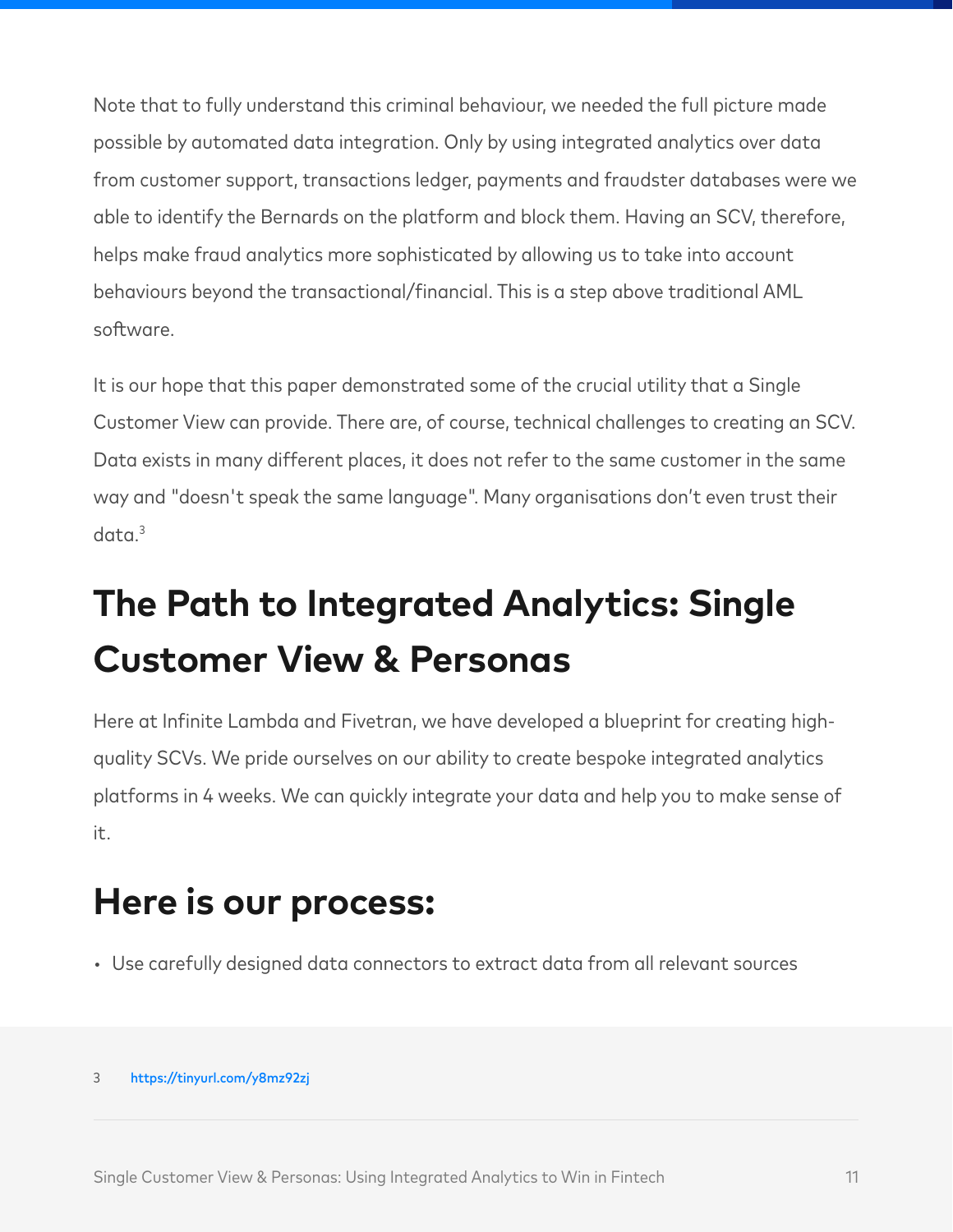(including batch and real-time).

- Build an SCV data model which enables advanced analytics with a high degree of granularity.
- Store all this data in a data lake and apply data governance (e.g. data dictionaries).
- Utilise various techniques to build Personas, from exploratory analytics in a BI tool to more sophisticated Data Science methods.
- Use data transformation processes that clean, validate and secure the data, storing it in a "trusted" data layer. Model and integrate the data (so that it is now homogeneous and "speaks the same language").
- Work closely with business stakeholders to make sense of the data, automating useful analytics into regular reports that allow us to gather insights and measure the efficiency of actions taken.

# I his process works equally well with B2C and B2B companies.

The Personas and the use cases may vary, yet in our experience, the ability to perform integrated analytics and build an SCV is always a game-changer.

Once you have the technical capabilities in place, you must build a data-driven culture. Teams who proactively seek information and see value in acting on the data insights excel at using concepts like SCVs, personas, and more.

### **What's next?**

We invite you to reach out to Infinite Lambda and Fivetran and find out about our